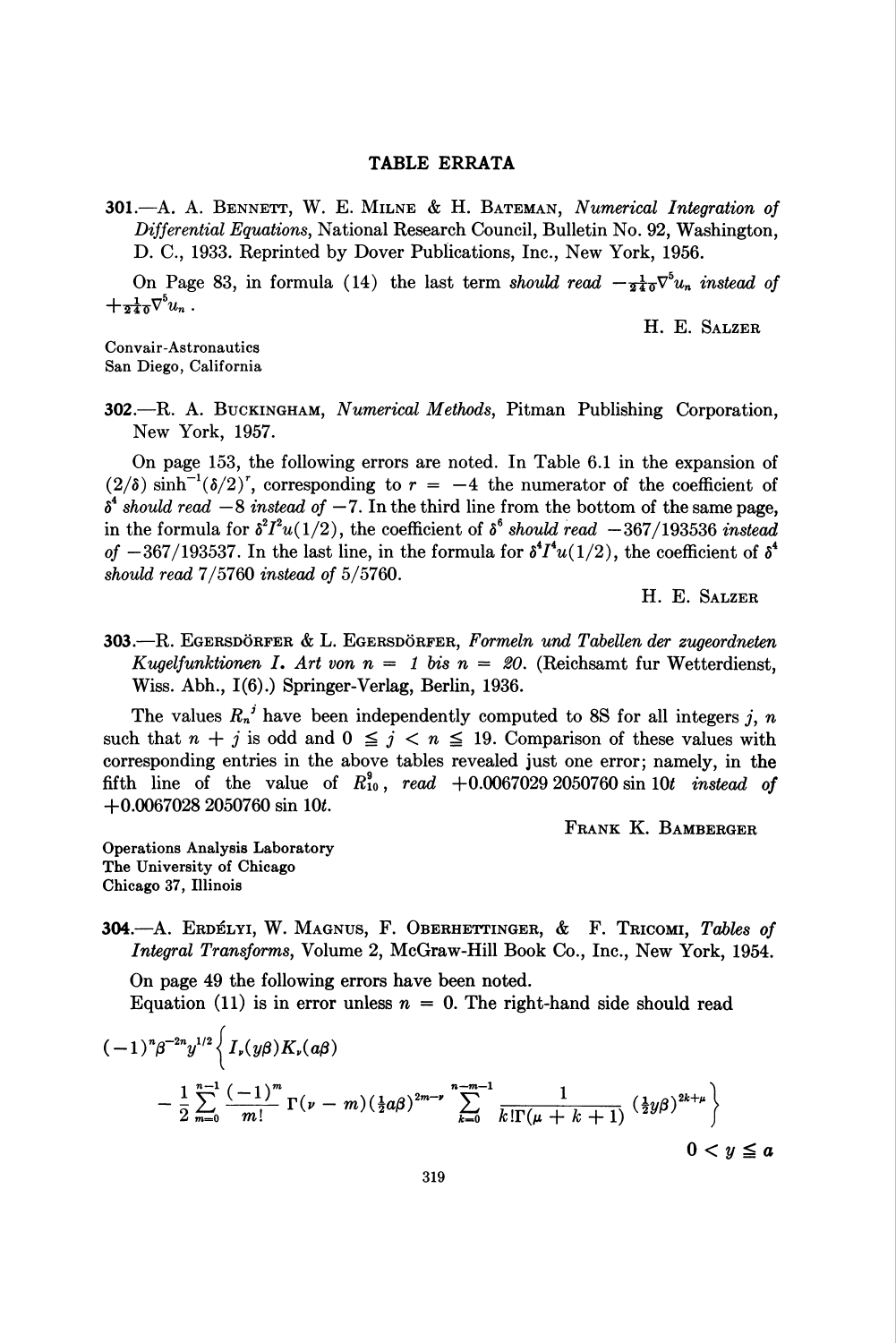TABLE ERRATA

$$
(-1)^{n} \beta^{-2n} y^{1/2} \left\{ I_r(\alpha \beta) K_r(y \beta) - \frac{1}{2} \sum_{m=0}^{n-1} \frac{(-1)^m}{m!} \Gamma(\nu - m) (\frac{1}{2} y \beta)^{2m-\nu} \sum_{k=0}^{n-m-1} \frac{1}{k! \Gamma(\mu + k + 1)} (\frac{1}{2} \alpha \beta)^{2k+\mu} \right\}
$$
  
 $a \le y < \infty$ 

Equation  $(13)$  is in error for negative values of  $n$ . In this case the right-hand side should read

$$
(-1)^{n} \beta^{r-\mu+2n} y^{1/2} \left\{ I_{\mu}(a\beta) K_{r}(y\beta) - \frac{1}{2} \sum_{m=0}^{-(n+1)} \frac{(-1)^{m}}{m!} \Gamma(\nu-m) (\frac{1}{2}y\beta)^{2m-r} \sum_{k=0}^{-(m+n+1)} \frac{1}{k! \Gamma(\mu+k+1)} (\frac{1}{2}a\beta)^{2k+\mu} \right\}
$$
  
 $a \le y < \infty$ 

Equation  $(15)$  is in error for negative values of the integer n. In this case the right-hand side should read

$$
(-1)^{n} \beta^{\mu-r+2n} y^{1/2} \left\{ I_{r}(y\beta) K_{\mu}(a\beta) - \frac{1}{2} \sum_{m=0}^{-(n+1)} \frac{(-1)^{m}}{m!} \Gamma(\mu-m) \left(\frac{1}{2} a\beta\right)^{2m-\mu} \sum_{k=0}^{-(m+n+1)} \frac{1}{k! \Gamma(\nu+k+1)} \left(\frac{1}{2} y\beta\right)^{2k+r} \right\}
$$
  
0 < y \le a

Equation (16) is in error for negative values of *n* when  $0 < y \le a$  and for positive values of *n* when  $a \leq y < \infty$ . For these cases the right-hand side should read

$$
(-1)^{n}y^{1/2}\left\{J_{r}(y\beta)K_{r-2n}(a\beta)\right.
$$
  

$$
-\frac{1}{2}\sum_{m=0}^{-(n+1)}\frac{(-1)^{m}}{m!}\Gamma(\nu-m-2n)(\frac{1}{2}a\beta)^{2m+2n-r}\sum_{k=0}^{-(m+n+1)}\frac{1}{k!\Gamma(\nu+k+1)}(\frac{1}{2}y\beta)^{2k+r}\right\}
$$
  

$$
0 < y \leq a \text{ and } n = -1, -2, \cdots
$$

$$
(-1)^{n}y^{1/2}\left\{I_{r-2n}(a\beta)K_{r}(y\beta)\right.
$$
  
 
$$
-\frac{1}{2}\sum_{m=0}^{n-1}\frac{(-1)^{m}}{m!}\Gamma(\nu-m)(\frac{1}{2}y\beta)^{2m-r}\sum_{k=0}^{n-m-1}\frac{1}{k!\Gamma(\nu+k-2n+1)}(\frac{1}{2}a\beta)^{2k-2n+r}\right\}
$$
  
  $a \leq y < \infty$  and  $n = 1, 2, \cdots$ 

The following errors have been noted in section 16.2, pages 277-279. Equation (10) should read

$$
\int_{-1}^{1} (z-x)^{-1} x^{m} P_{n}(x) dx = 2z^{m} Q_{n}(z);
$$

320